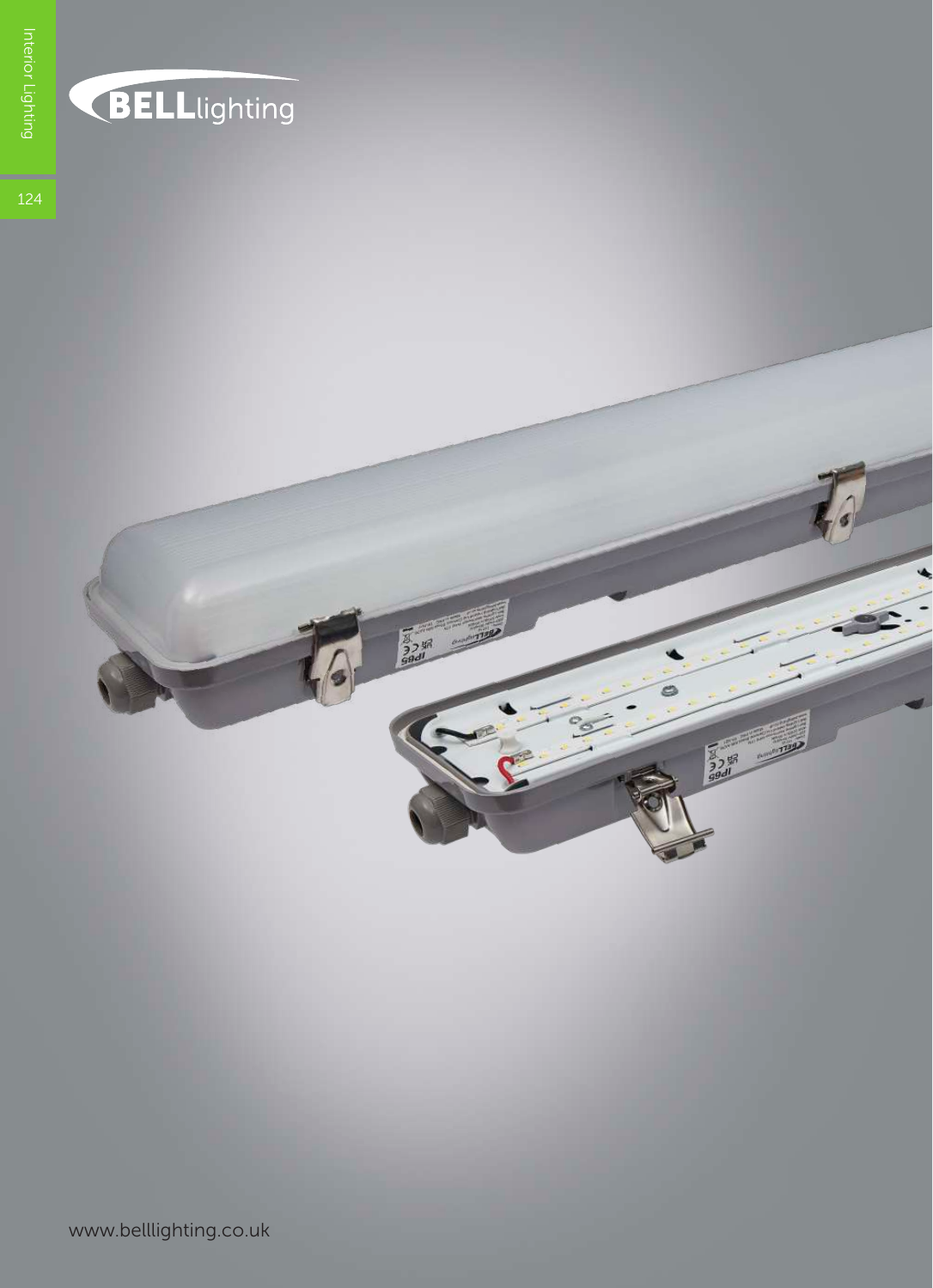# **Durasupreme**

### LED Integrated Anti Corrosive Batten

The Dura Supreme LED Integrated Anti Corrosive Batten is the highest performance batten available from BELL. This fully enclosed luminaire comes with stainless steel diffuser clips, ideal for exterior lighting projects that are open to the elements.

- The ideal replacement for Single/Twin Fluorescent T8 and T5 Fixtures
- Injection moulded polycarbonate body suitable for food environments
- Special high light transmission frosted polycarbonate diffuser for smooth uniform lighting
- Stainless steel clips, suspension brackets & BESA Box mounting
- Tool-free termination
- Shatterproof
- 150 Lm/W
- PIR accessory available on request



LMR80: Maximum 20% of lumen depreciation over rated hours. B10: Maximum 10% of fittings failure rate over rated hours



|               | A      | B    | C.    | D           |  |  |
|---------------|--------|------|-------|-------------|--|--|
| 10W 2' Batten | 654mm  | 72mm | 75mm  | 390-430mm   |  |  |
| 20W 2' Batten | 654mm  | 72mm | 115mm | 390-430mm   |  |  |
| 20W 4' Batten | 1263mm | 72mm | 75mm  | 900-955mm   |  |  |
| 40W 4' Batten | 1263mm | 72mm | 115mm | 900-955mm   |  |  |
| 25W 5' Batten | 1530mm | 75mm | 75mm  | 1000-1055mm |  |  |
| 52W 5' Batten | 1530mm | 75mm | 115mm | 1000-1055mm |  |  |
| 28W 6' Batten | 1828mm | 75mm | 75mm  | 1000-1055mm |  |  |
| 60W 6' Batten | 1828mm | 75mm | 115mm | 1000-1055mm |  |  |

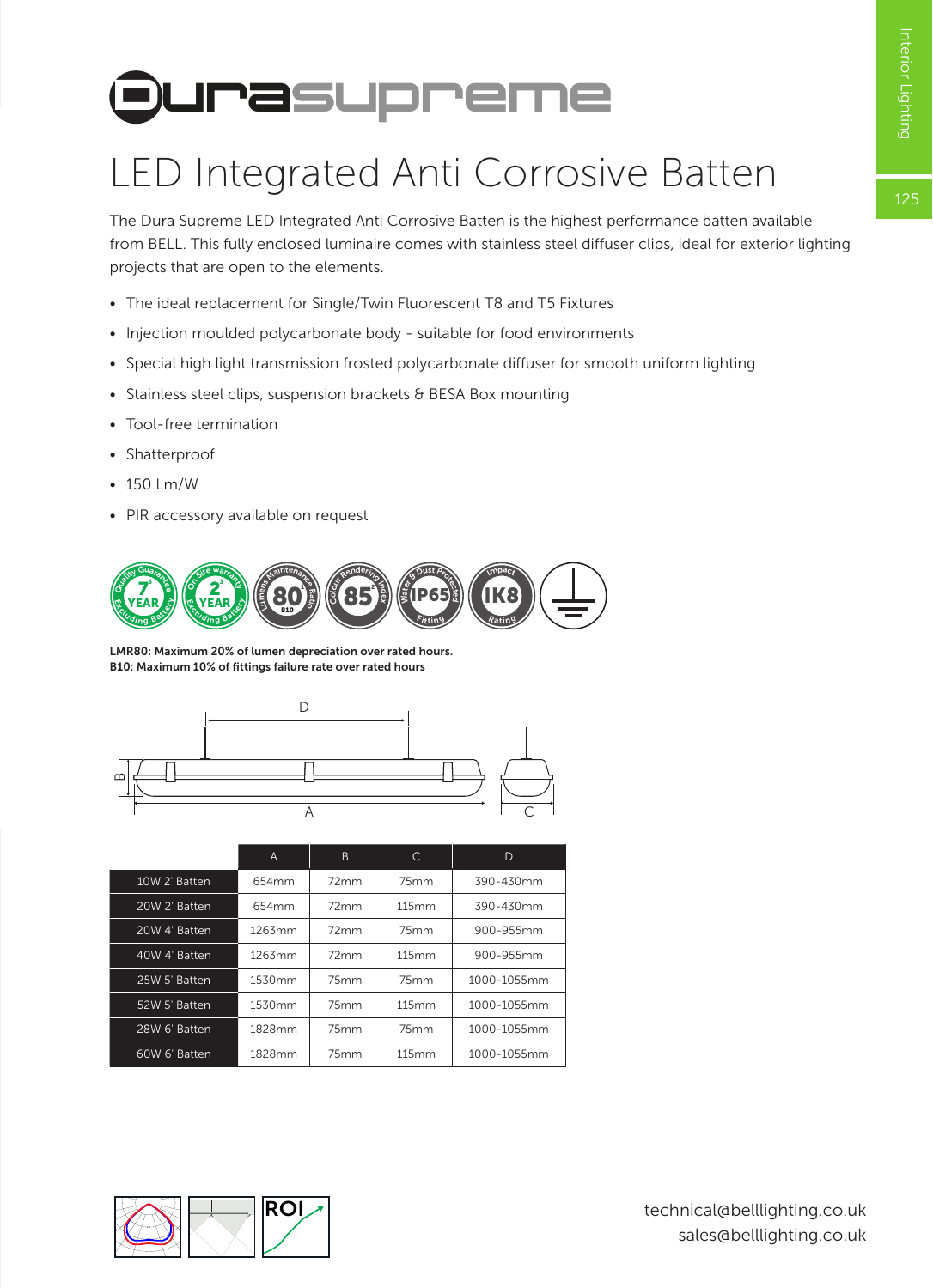# **Durasupreme**

#### LED Integrated Anti Corrosive Batten

| <b>Technical Specification</b>     |                                                              |  |  |  |  |
|------------------------------------|--------------------------------------------------------------|--|--|--|--|
| Construction                       | Polycarbonate Body & lens                                    |  |  |  |  |
| Driver                             | BELL                                                         |  |  |  |  |
| LED Chip                           | Samsung                                                      |  |  |  |  |
| IP Rating                          | <b>IP65</b>                                                  |  |  |  |  |
| Operating Temp                     | -30°C to +35°C / Emergency version minimum temperature -5°C  |  |  |  |  |
| Input Voltage                      | $220 - 240V$                                                 |  |  |  |  |
| Power Factor                       | > 0.9                                                        |  |  |  |  |
| <b>CRI</b>                         | 85 - Exceeds EU standard of Ra 80 for Colour Rendering Index |  |  |  |  |
| <b>LMR</b>                         | 80 - Exceeds EU standard of 70 for Lumens Maintenance Ratio  |  |  |  |  |
| L1A / L1B / L2A / L2B<br>Compliant | Yes                                                          |  |  |  |  |

#### Tri-Level Control (Corridor Function)



With sufficient natural light, the fitting does not switch on when presence is detected.



When the room is empty, light dims to stand-by level (10% / 20% / 30%) after the hold-time.



With insufficient natural light, the sensor switches on automatically when someone enters the room.



Light switched off automatically after the stand-by period has elapsed.

Offers 3 levels of light: 100%-dimmed light (10%, 20%, 30%)-off; and 2 periods of selectable waiting time: motion hold-time and stand-by period; selectable daylight threshold and choice of detection area.

1 Exceeds EU standard of 70 for Lumens Maintenance Ratio

2 Exceeds EU standard of RA 80 for Colour Rendering Index <sup>3</sup> Subject to terms & conditions (Contact Customer Service)

126